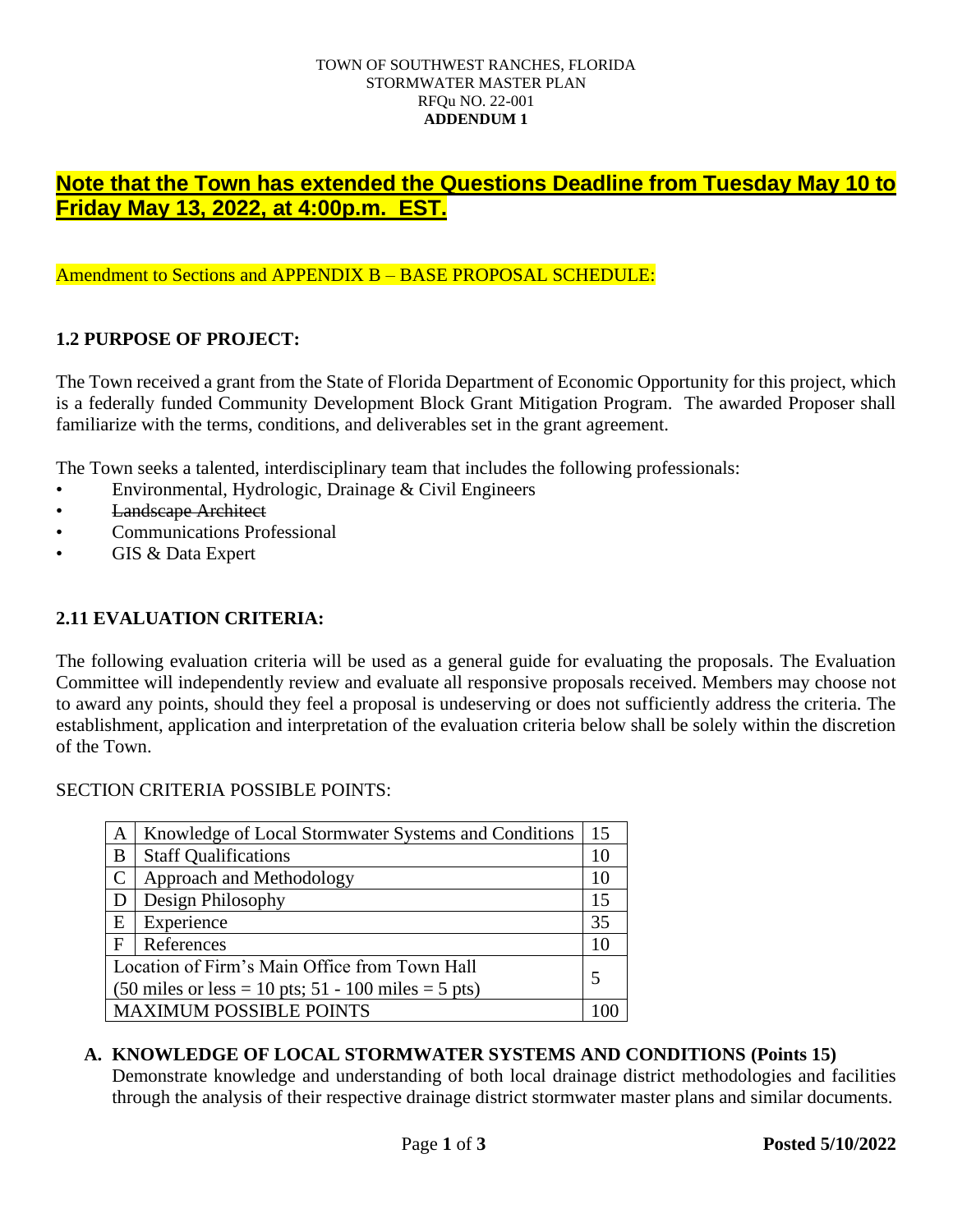#### TOWN OF SOUTHWEST RANCHES, FLORIDA STORMWATER MASTER PLAN RFQu NO. 22-001 **ADDENDUM 1**

# **B. STAFF QUALIFICATIONS (Points 10)**

Indicate the orientation of the design team, identifying the key personnel and describing their qualifications and responsibilities. Indicate prior experience on similar projects. Qualification should highlight experience with regulatory agencies, permitting and governing regulations and their locations. Provide the Florida registration numbers of professional personnel. NOTE: An organizational chart is recommended.

# **C. APPROACH & METHODOLOGY (Points 10)**

Summarize a general approach that outlines how the project team will identify an effective methodology to provide a comprehensive SWMP. The firm's ability to use this approach to complete the project on time and within budget.

# **D. DESIGN PHILOSOPHY (Points 15)**

Explain in detail your design philosophy and how it will be used to create extraordinary projects in our various settings. Include details that will be analyzed and incorporated into the overall design. Explain how you will ensure that the project will be designed to include all the facets the Town desires. Describe how you have used innovation design concepts on other projects.

#### **E. EXPERIENCE (Points 35)**

Experience in design and permitting of municipal (or county) agency Stormwater Master Plan, developing a Stormwater hydraulic/hydrological model based on the complete GIS database, experience in developing a phased capital improvement project (CIP), grant funding Opportunities State, County, codes and ordinances. Describe the experience in providing similar services of the firm within the last ten (10) years that are similar to the Services herein. Past performance of Proposer's that have previously done business with the Town of Southwest Ranches will be considered.

#### F. **REFERENCES– Appendix Q (Points 10)**

References from public sector clients are preferred. The Town will send Reference Check Surveys via email to the references provided. If the contact information is incorrect or the reference does not respond, the firm will lose points awarded for this criterion.

Please place APPENDIX B – BASE PROPOSAL SCHEDULE in a separate sealed envelope.

Replace the existing APPENDIX B with the following - APPENDIX B – BASE PROPOSAL SCHEDULE: